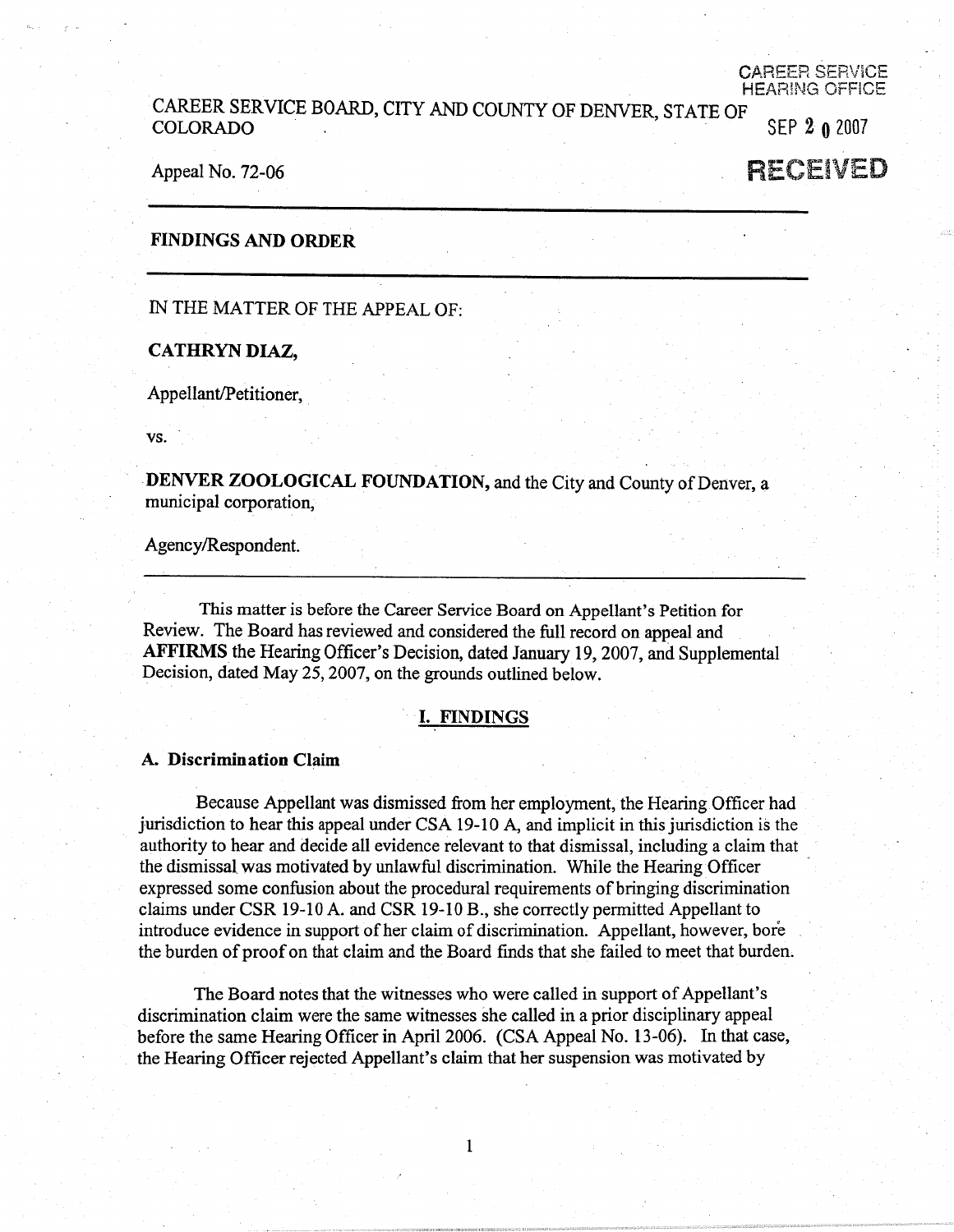racial discrimination; nevertheless, the Hearing Officer permitted Appellant to present essentially the same evidence in her dismissal appeal.

Over the Agency's objection, the Hearing Officer admitted into evidence the April 2006 testimony of Mike Hernandez on the issue of whether Appellant's supervisor, Carol Flohr, was prejudiced against Appellant. (Ex. P). In addition, Mr. Hernandez testified by telephone in the present disciplinary appeal, even though he only worked with Appellant and Ms. Flohr for a short time three years before Appellant's dismissal. His belief that Ms. Flohr was prejudiced against Appellant was based on the fact that Ms. Flohr restricted Appellant's personal telephone use during work hours.

Eva Santovena was permitted to testify that in April 2006 she was late in retrieving a package from the Operations Department and one day after her testimony in support of Appellant in the prior disciplinary action, she was informed that she would no longer need to retrieve packages from Ms. Flohr's department. On cross-examination, Ms. Santovena admitted that this change in job responsibilities was advantageous to her.  $(Tr. 1:148-149)$ . The Hearing Officer determined that Ms. Flohr's criticism of Ms. Santovena was based upon her failure to pick up a package in a timely manner, not race, and the subsequent removal of this job responsibility by Ms. Santovena's supervisor was intended to avoid future conflict with Ms. Flohr. The Board finds that the Hearing Officer's finding that this incident does not demonstrate that Ms. Flohr harbored racial prejudice against Hispanics in general or Appellant in particular is not unsupported by the evidence.

Appellant testified that she believed Ms. Flohr disliked her because she was Hispanic. Her belief was based on her observation in 2004 that a Caucasian employee, Chris Ball, made mistakes similar to hers, but was not disciplined. However, Mr. Ball was a probationary employee, still learning his job (Tr. 2: 63-64), and therefore he and Appellant were not similarly situated for purposes of comparison in a discrimination claim. Appellant also claimed Ms. Flohr told her and Mr. Hernandez that "it would be a difficult time to be unemployed." (Tr. 2:4-5). The Hearing Officer was entitled to find that this evidence was not sufficient to prove racial discrimination.

The Board finds that the Hearing Officer was entitled to find on the evidence that the dismissal decision was not motivated by discrimination and her decision is not unsupported by the record.

### **B. Performance Issues**

The Agency terminated Appellant based upon a precipitating incident that occurred on June 23, 2006, as well as continued unsatisfactory performance outlined in her dismissal letter. (Ex. 1). At 8:30 a.m. on Friday, June 23, 2006, Ms. Flohr advised Appellant that Mr. Radcliffe was expecting a FedEx package containing a live snake and that he would like to be notified as soon as it arrived. Ms. Flohr checked with Appellant several times during the day to see if it had arrived. At 2:20 p.m., Ms. Flohr saw a box on Appellant's desk addressed to Zoo Curator Rick Haeffuer (Mr. Radcliffe's